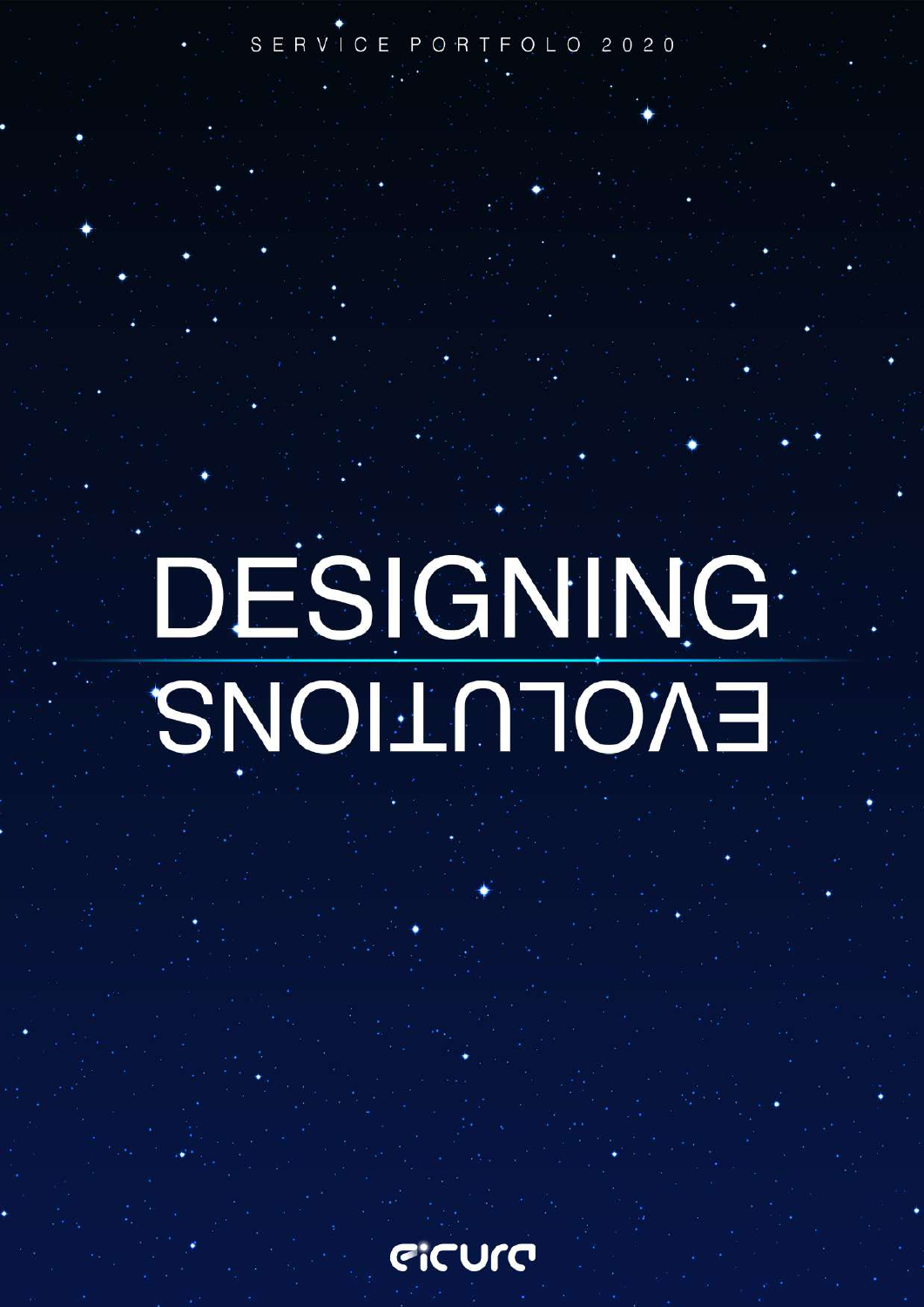#### **Service Portfolio 2020**

| Welcome                                                                                                                                                                                                    | 03                                                       |
|------------------------------------------------------------------------------------------------------------------------------------------------------------------------------------------------------------|----------------------------------------------------------|
| Preface                                                                                                                                                                                                    | 04                                                       |
| <b>Services</b>                                                                                                                                                                                            | 05                                                       |
| Corporate Logos<br><b>Responsive Websites</b><br>Corporate Design Guides<br><b>Touchpoint Management</b><br>Print<br>Merchandise<br>Campaigns<br>Social Media<br>Corporate Typefaces<br><b>Your Vision</b> | 06<br>06<br>07<br>07<br>08<br>08<br>09<br>09<br>10<br>10 |
| <b>EiCURA Biotope</b>                                                                                                                                                                                      | 11                                                       |
| Hosting & Cloud<br>Content Management System<br>Digital Corporate Design Guide<br><b>Personal Product Store</b><br>Subscription Payment Option                                                             | 12<br>12<br>12<br>12<br>13                               |
| Contact                                                                                                                                                                                                    | 14                                                       |
| Closing words & contact data                                                                                                                                                                               | 15                                                       |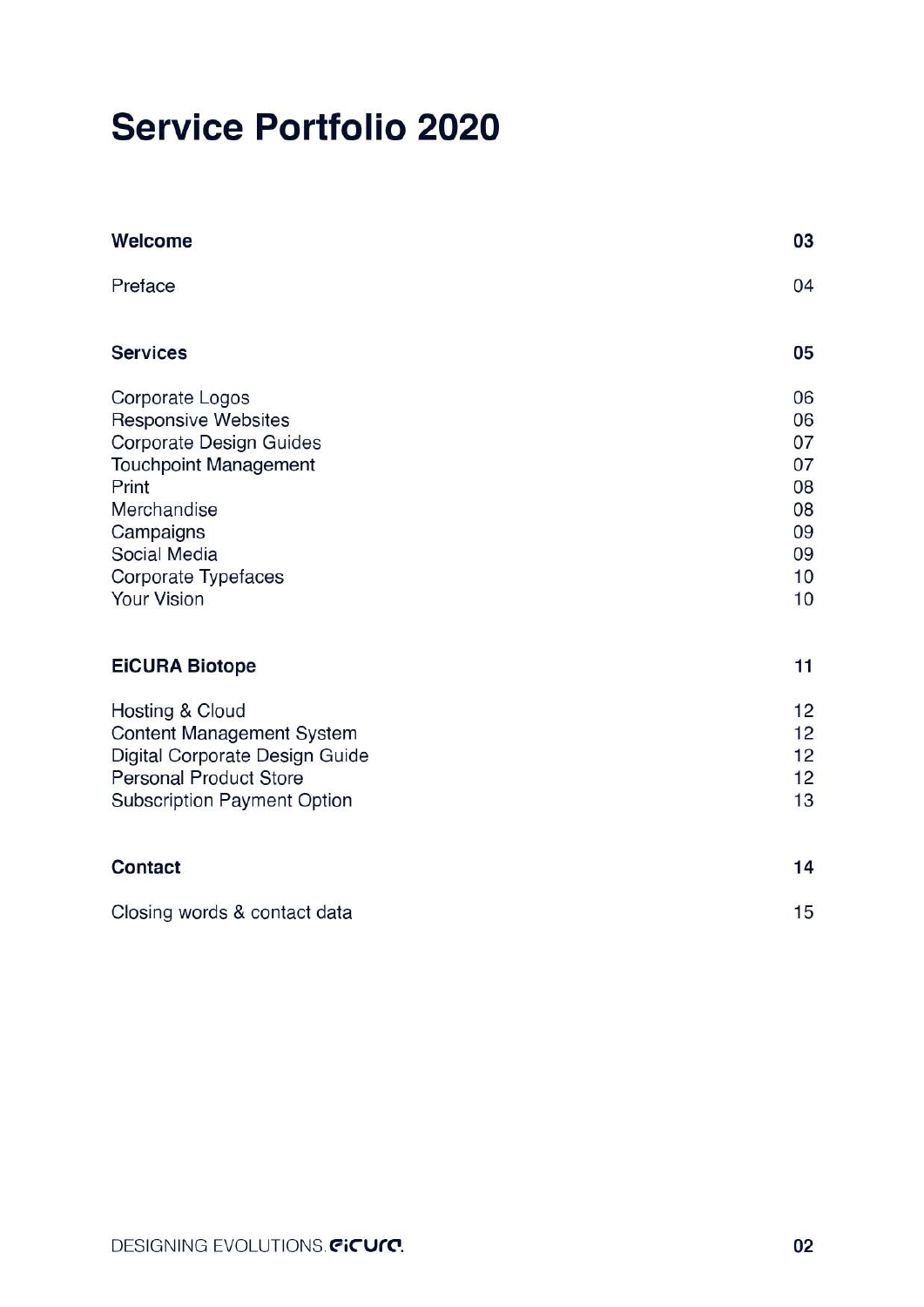## **WELCOME!**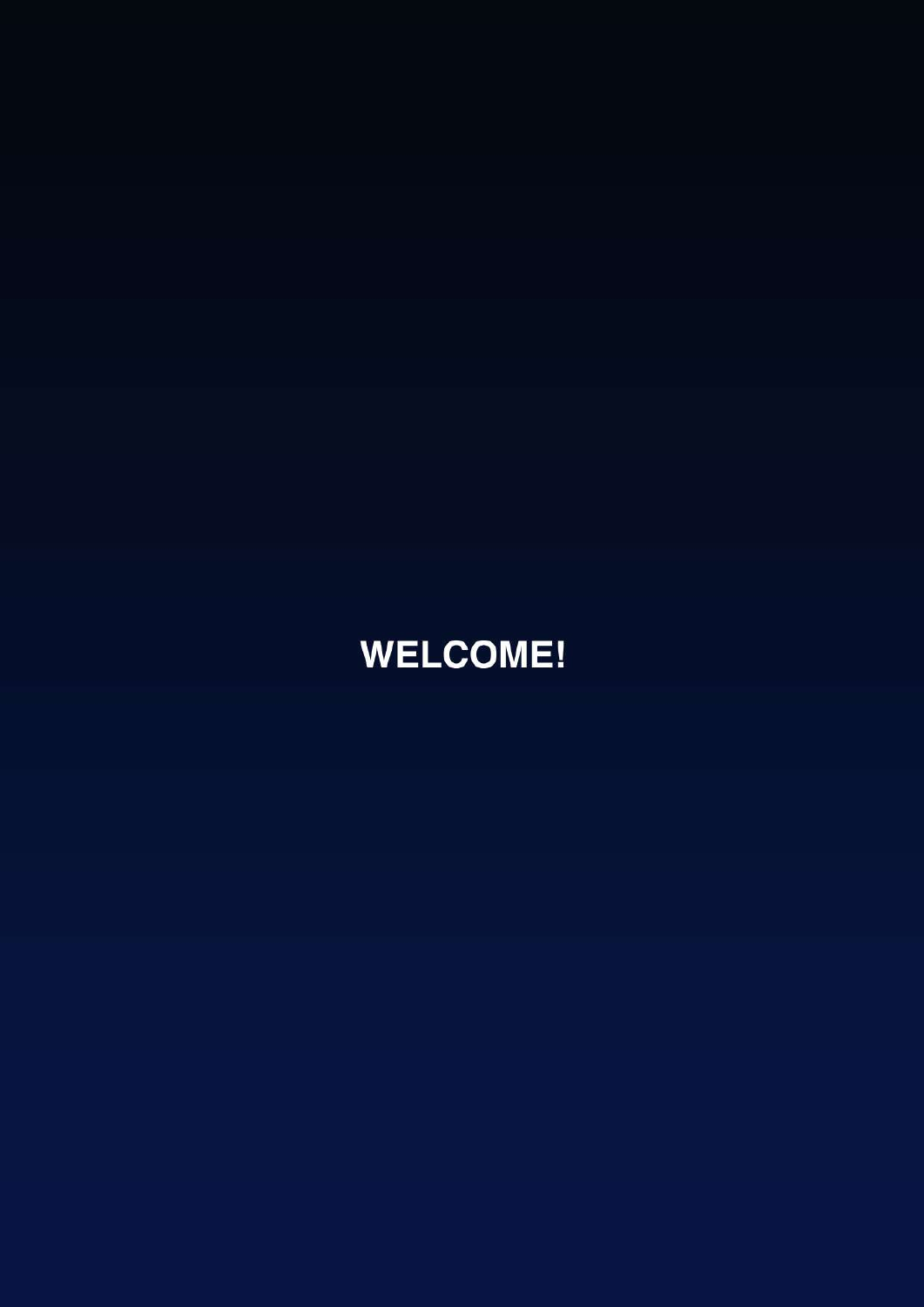#### **Preface**

Basically, we are a marketing agency. But actually, we are not. We are EiCURA Corporate Designs.

Welcome to our service portfolio 2020!

Our goal is to turn your brand into an inspiration. What do we mean by this? We don't just want to give your brand an attractive, modern and innovative look, we want to turn it into a constantly developing "evolution". An inspiration for others, which always is at least one step ahead.

But it is clear, that only **together**, we can create something unique, unprecedented and at least tailored to your vision. That's why, apart from giving our all for your brand, there's one thing we care about above all else:

The right communication. We place absolute emphasis on trust, transparency and honesty. That is my personal promise to you.

I hope I have already been able to give you a little insight here and show you who we are, what we can do and above all: what is important to us.

You will find more details about our capabilities on the following pages.

Yours sincerely,

andré Gasser

André Gasser Owner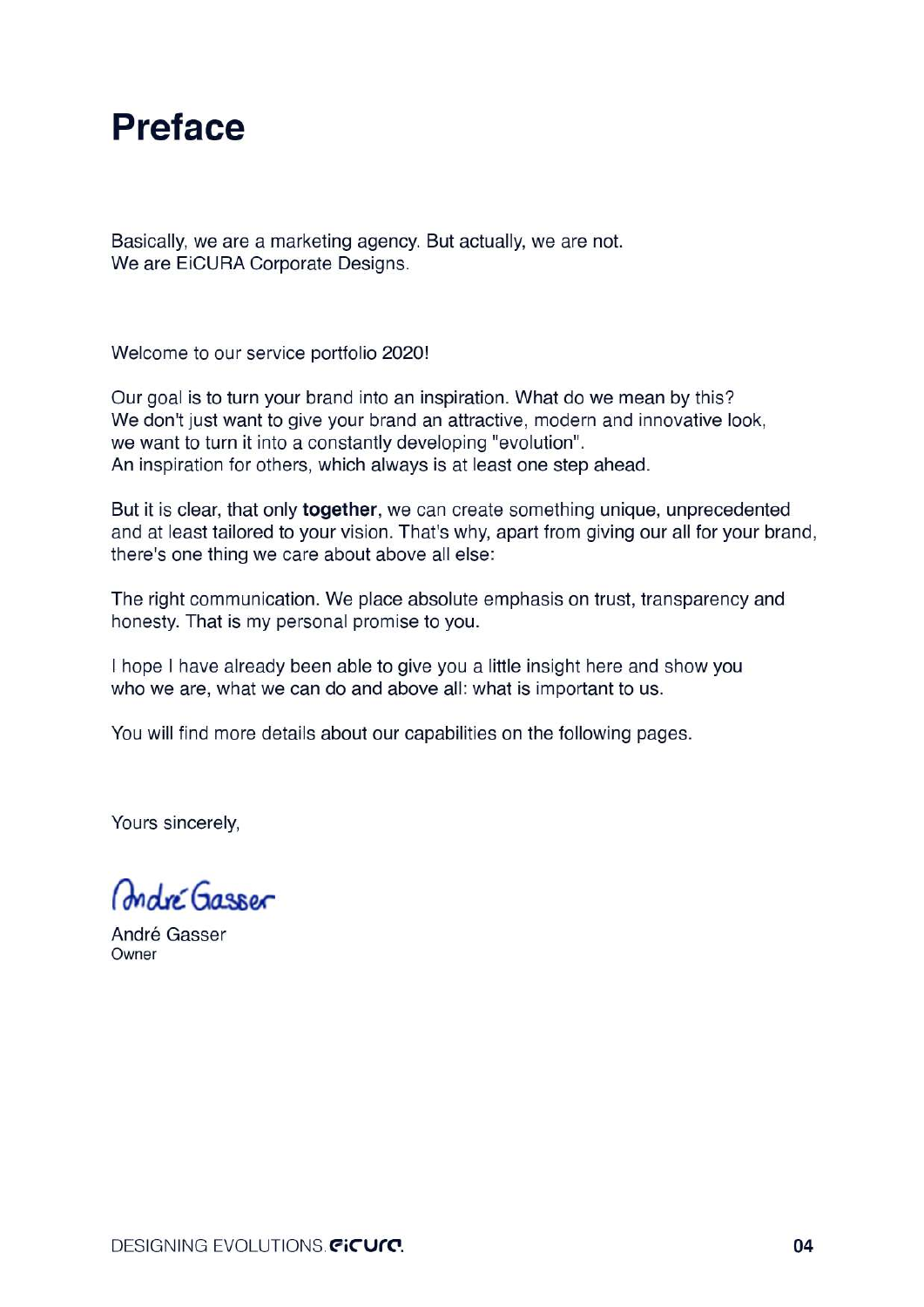## **SERVICES**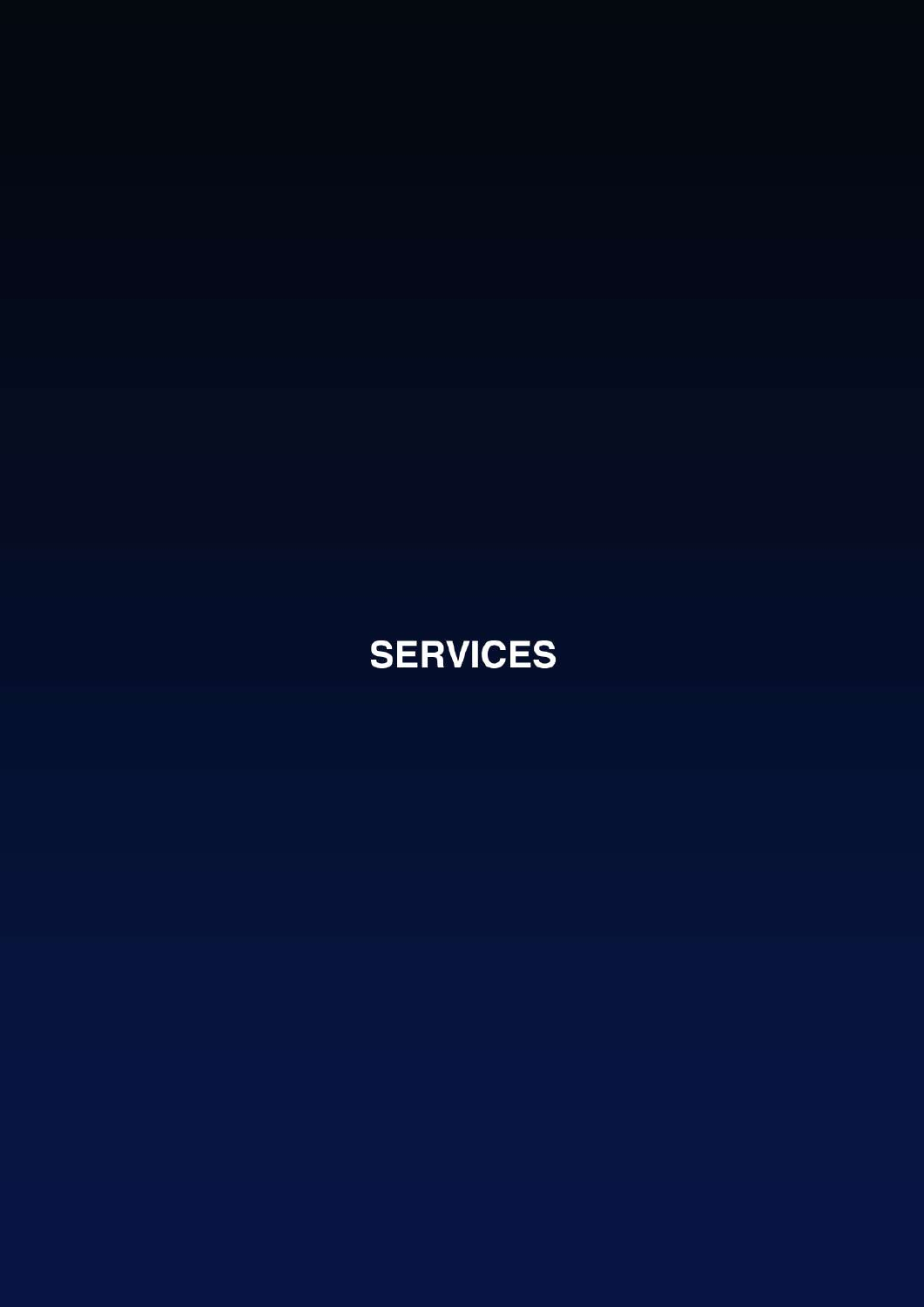#### **Corporate Logos**

Do you still need a memorable symbol for your project? No problem. We will create something unique for you! And even more important: Not only unique but also conclusively. One look at it will be enough for being a part of your vision...

- Abctract Logos
- $\odot$  Emblems
- ◯ Letter Marks
- ◯ Mascot Logos
- ◯ Word Marks
- $\odot$  Figuratie Marks
- $\odot$  Word + Figurative Marks



#### **Responsive Websites**

We believe that a website is not just your digital business card. Above all, it is one of your main sales arguments. That's why we always invest a lot of effort and work to provide you with the best possible and perfectly tailored website you can get. Promised.

- $\odot$  Webdesign
- $\odot$  Screen- and Interfacedesign
- Development
- **Responsive Design & Development**
- Hosting
- **Content Management Systems**

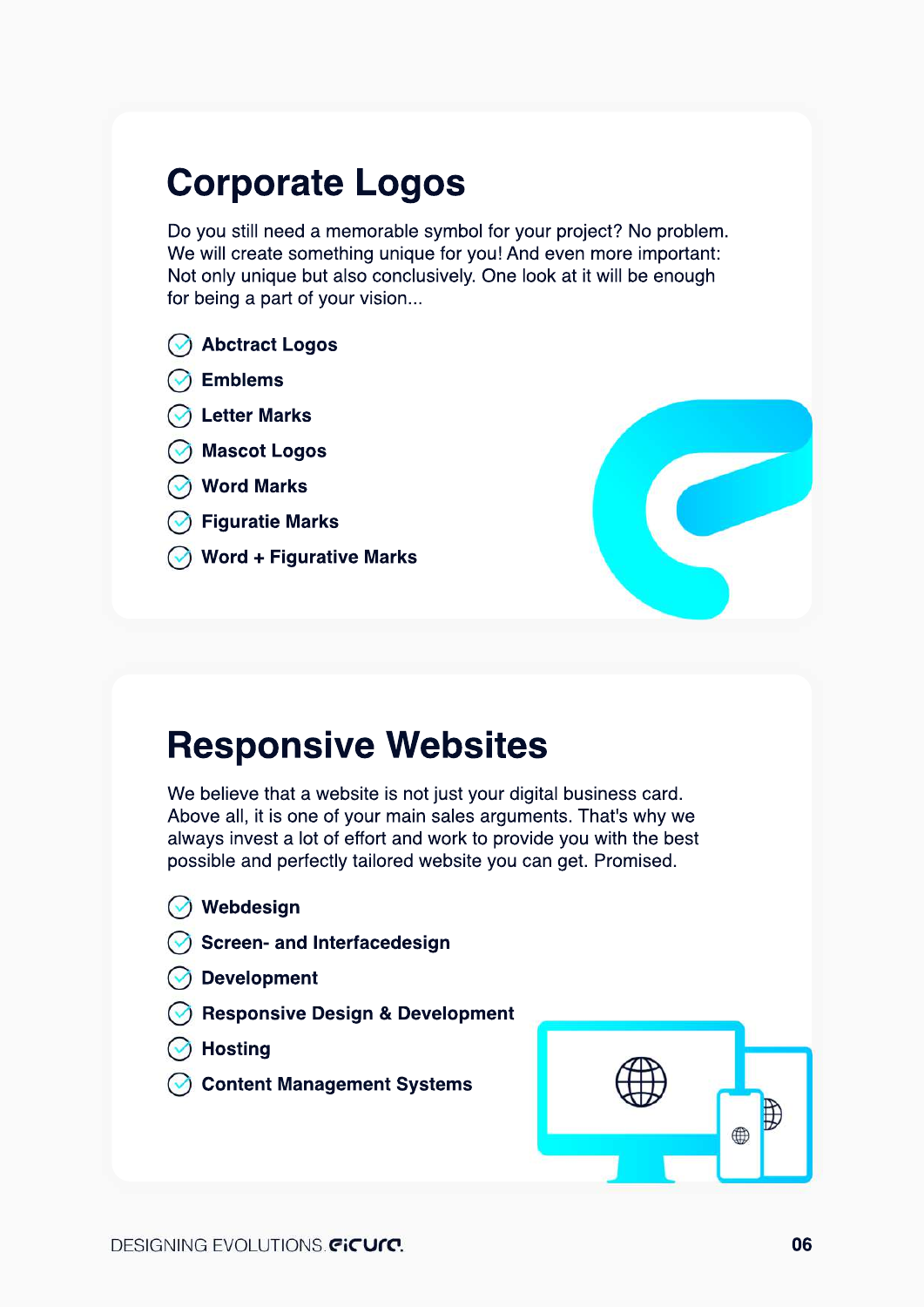#### **Corporate Design Guides**

A uniformed appearance is incredibly important for brand recognition. But even more important is to make sure it will be kept in mind. And this is our mission. Your Corporate Design Guide by EICURA is guaranteed to be unbeatably memorable.

- **CorporateLogos**
- **Colour Guide**
- **FontGuide**
- **Print Templates**
- **Social Media Guide**
- **Imagery**
- **EiCURABiotope**



#### **Touchpoint Management**

Analysis and research are indispensable for the optimal marketing strategy. This is what we are going to do for you. We will provide you with the most important and above all, with the most efficient starting points for your marketing.

**Offline Online Web1.0 Web2.0 Mobile Web Augmented Worlds** 

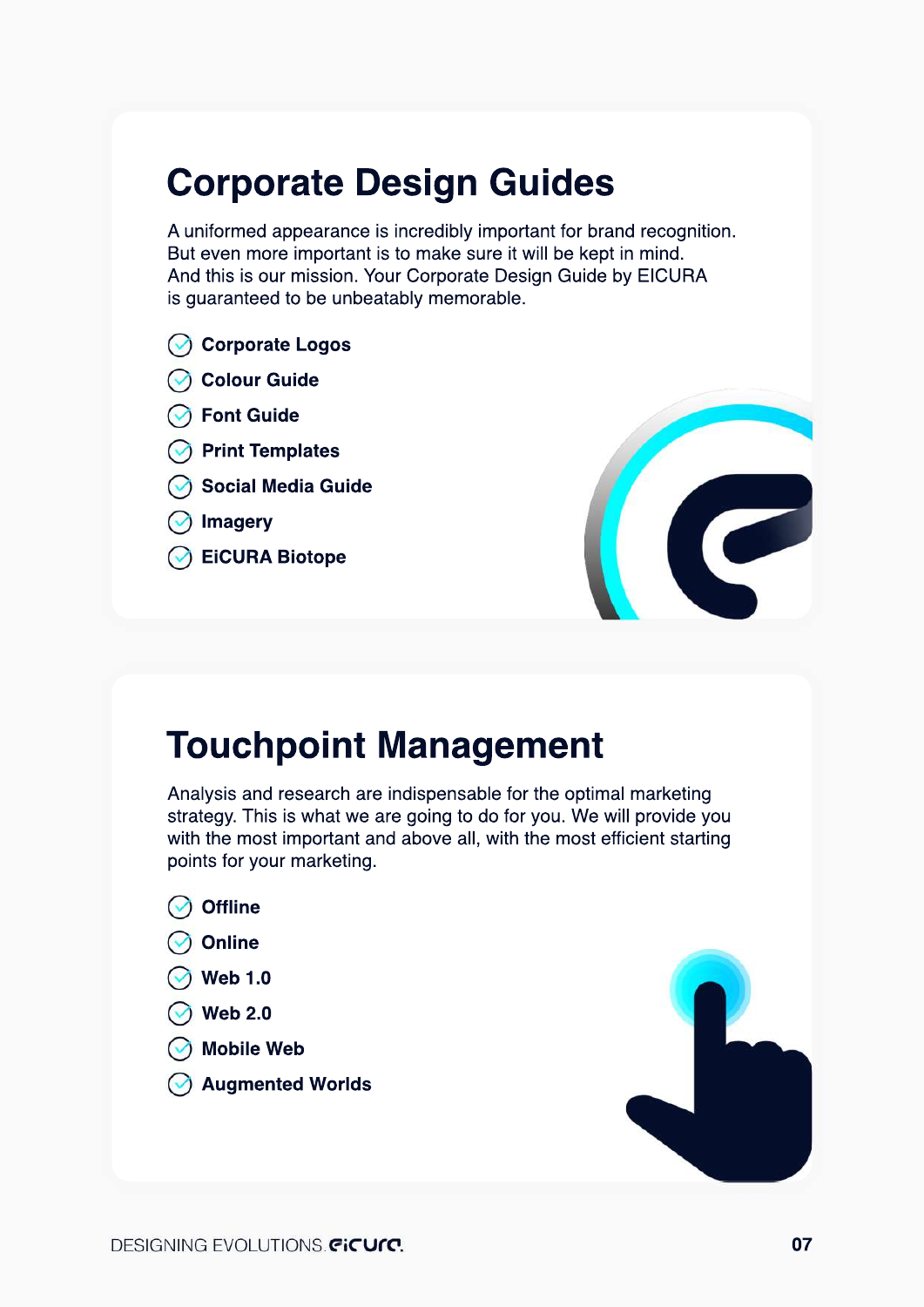#### **Print**

Complete your appearance with perfectly fitting print media. It is essential that you represent your vision in every situation in a very appealing way. Especially if it is the business card handover to a potential customer...

- **Layout&Print BusinessCards Letterheads Envelopes**
- **Notebooks**
- **Flyer**
- **Magazines**



#### **Merchandise**

You want even more? Not just participants, but also ambassadors of your vision? Welcome to EICURA Merchandise! Let's flood the world with your vision...

- **Pens D** USB Sticks
- **Power Banks**
- 
- **Sweets**
- **Bags**
- **Clothing**
- **Bullet** Exhibition Booths

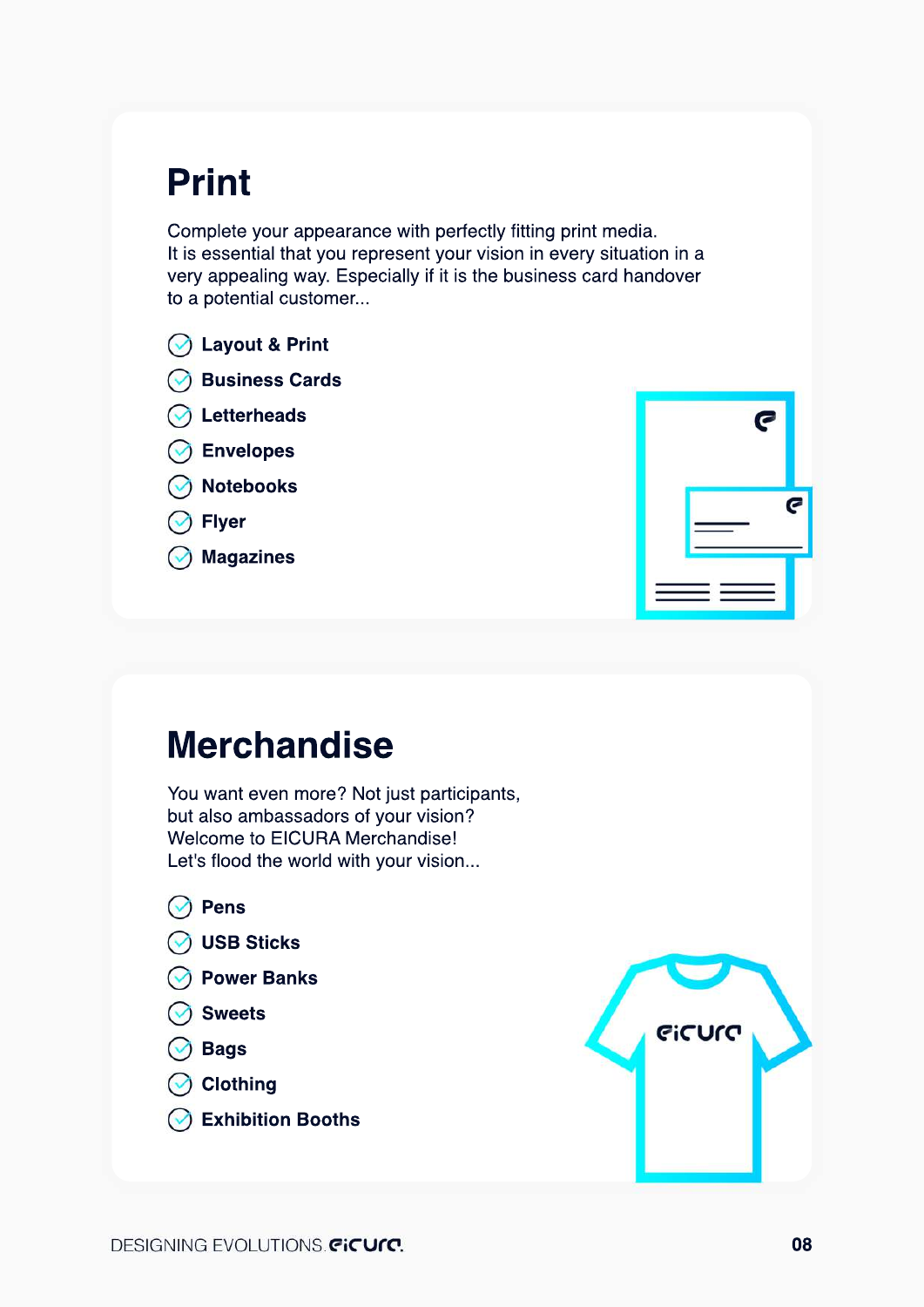#### **Campaigns**

Let's spread your message. We will design the most effective campaign for your vision, together with you. It doesn't matter if online or offline... We will get people's attention!

- **E-MailCampaigns**
- **SocialMediaCampaigns**
- **GoogleAdsCampaigns**
- **Online Video Campaigns**
- **TV Campaigns**
- **Print Campaigns**
- **Collaboration Campaigns**



#### **Social Media**

The most efficient way to sustainably grow your reach. This is why a confident and consistent appearance in social media is absolutely necessary. And this is what we ensure with our EICURA Social Media Program. No matter whether it is one-time or accompanying...

- **Visual Representation Management**
- **Content Management**
- **Social Media Guide**
- **VisualTemplates**
- Content Templates
- **Touchpoint Linking**
- **Range Generating**

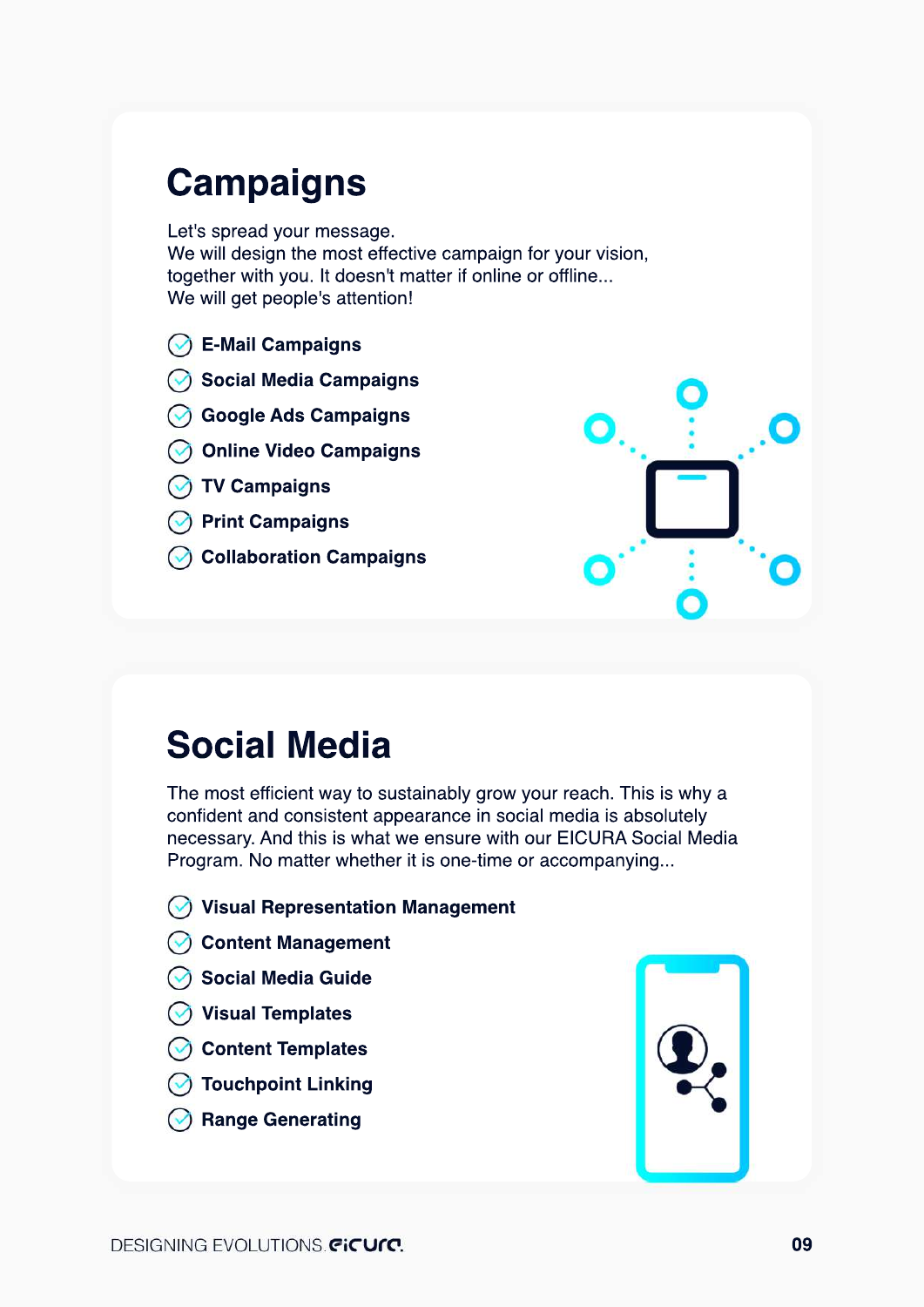#### **Corporate Typefaces**

For a unique and uniformed appearance on the next level. With the help of corporate typefaces subconsciously direct connections to brands are established. We are making sure that a positive feeling is also being created. This already begins with reading a letter...



- ◯ Egyptienne Fonts
- ◯ Sans Serif Fonts
- $\odot$  Cursive Fonts
- $\odot$  Handwritings



#### **Your Vision**

Our demand on ourselves is to make everything possible. Our highest priority is to make you at least 120% happy. Therefore, we always give everything and will never tell you that there is something we cannot do. Just tell us what you need and we will create it. With highest perfection.

- ◯ 120% Satisfaction
- $\odot$  Trustful, dedicated cooperation
- $\odot$  Unique, remarkable brand appearance
- Increased customer loyalty
- $\lambda$  Nothing is impossible. Let's realise your vision!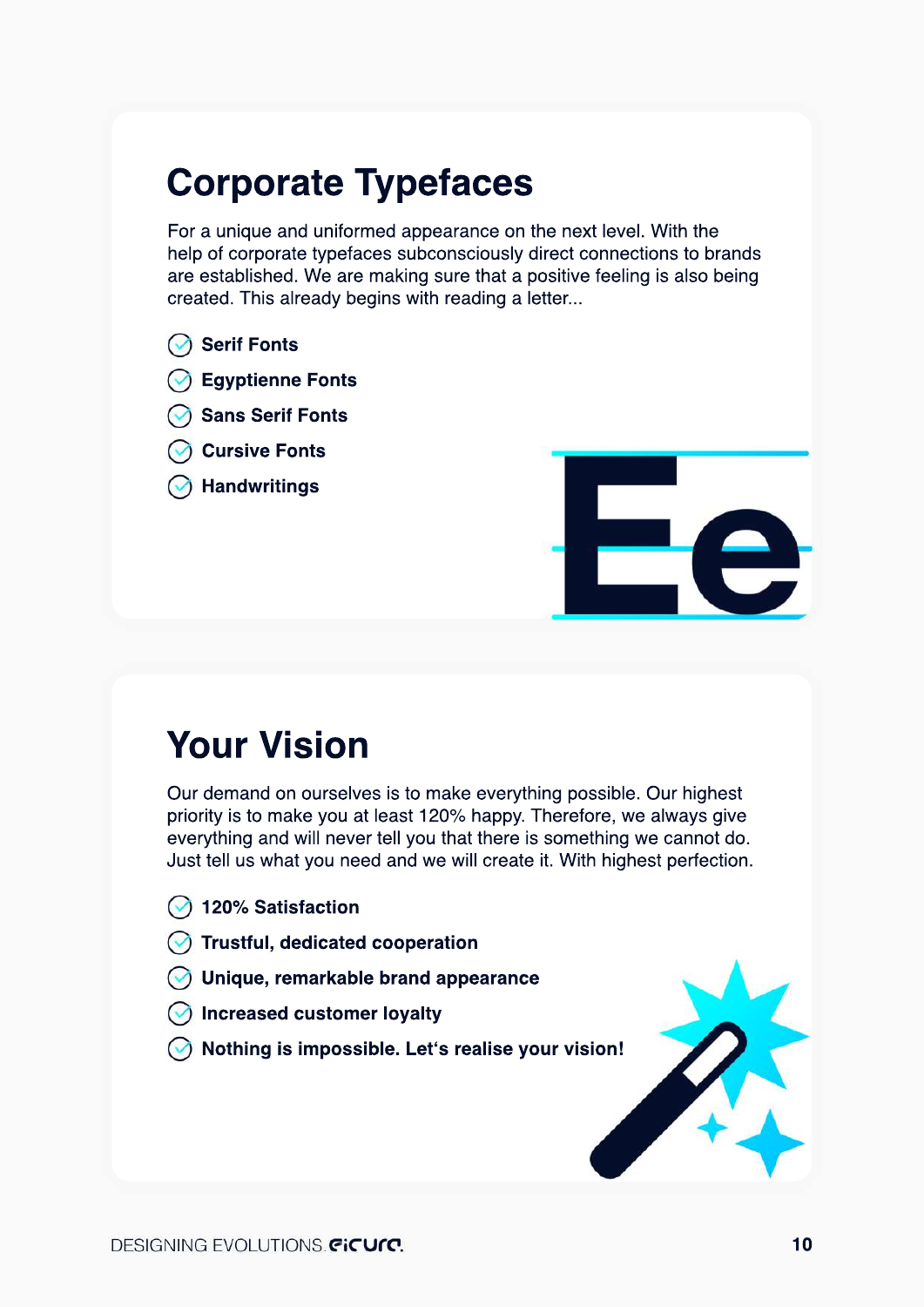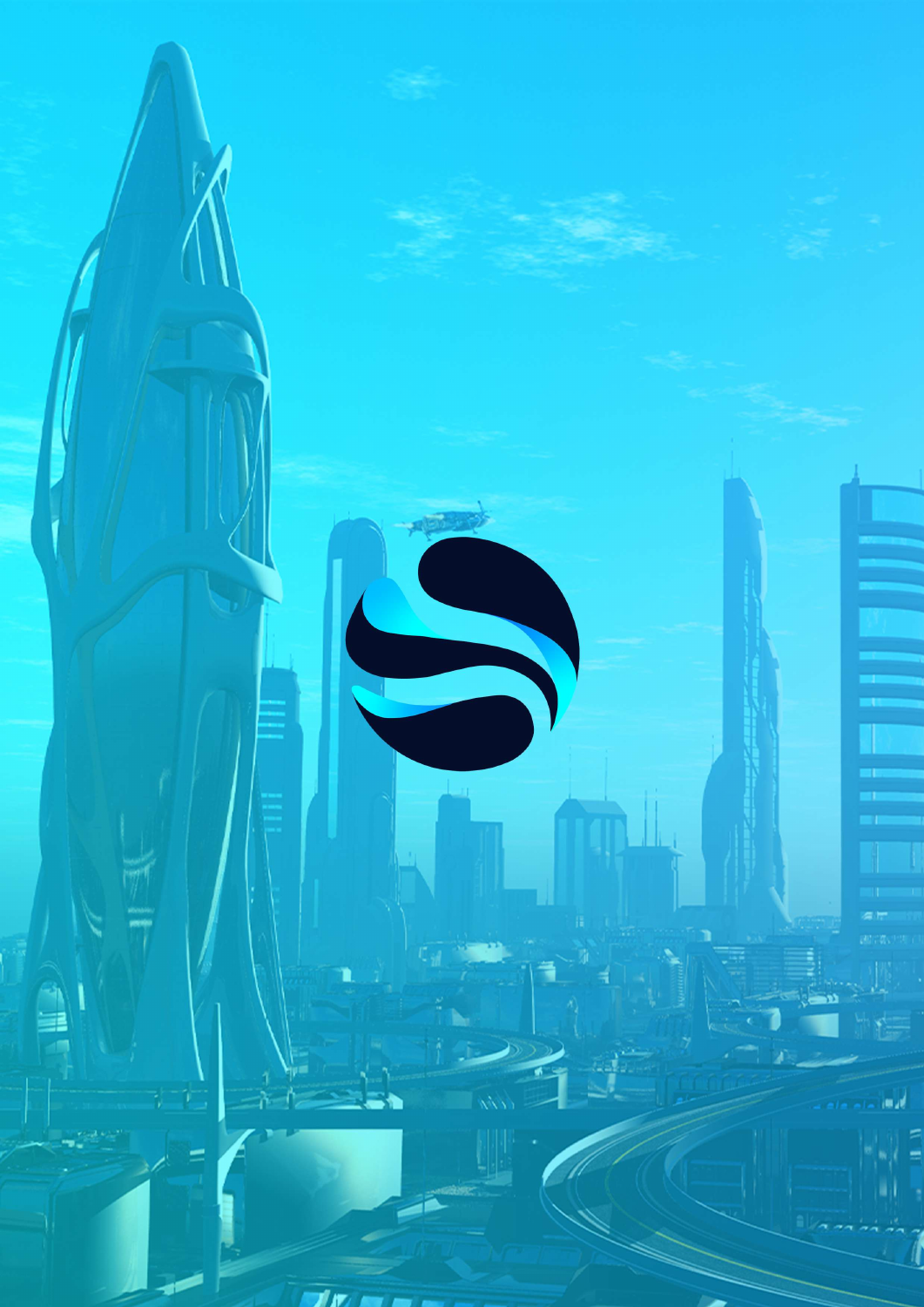#### **EiCURA** Biotope

#### **Hosting&Cloud**

With EiCURA Biotope we offer you the possibility to host your personal website directly through our services. You take care of your business, we take care of everything else.

#### **Content Management System**

It can be really easy to manage content on a website. No matter if it is a blog, story, or product. With Biotope it is even easier. Thanks to an included CMS System

| and the continues of the continues of the continues of the continues of the continues of the continues of the<br><u> 2000 - 2000 - 2000 - 2000 - 2000 - 2000 - 2000 - 2000 - 2000 - 2000 - 2000 - 2000 - 2000 - 2000 - 2000 - 200</u><br>-<br><b>Service Controllers</b>                                                                                                                                                                                                                                    | $\frac{1}{2}$<br>$\frac{1}{2}$ |
|-------------------------------------------------------------------------------------------------------------------------------------------------------------------------------------------------------------------------------------------------------------------------------------------------------------------------------------------------------------------------------------------------------------------------------------------------------------------------------------------------------------|--------------------------------|
| <b>CALLERY</b><br>$\frac{1}{2} \left( \frac{1}{2} \right) \left( \frac{1}{2} \right) \left( \frac{1}{2} \right) \left( \frac{1}{2} \right) \left( \frac{1}{2} \right) \left( \frac{1}{2} \right) \left( \frac{1}{2} \right) \left( \frac{1}{2} \right) \left( \frac{1}{2} \right) \left( \frac{1}{2} \right) \left( \frac{1}{2} \right) \left( \frac{1}{2} \right) \left( \frac{1}{2} \right) \left( \frac{1}{2} \right) \left( \frac{1}{2} \right) \left( \frac{1}{2} \right) \left( \frac$<br>٠<br>÷<br>w |                                |
| ____<br>v<br>$\sim$<br>w                                                                                                                                                                                                                                                                                                                                                                                                                                                                                    |                                |
| -                                                                                                                                                                                                                                                                                                                                                                                                                                                                                                           |                                |



#### **Digital Corporate Design Guide**

A digital corporate design guide tailored to your needs. Everything ready for retrieval and download. Even things like profile pictures and social media templates.

#### **Personal Product Store**

Your business cards ran out? No problem. Simply reorder online via EiCURA Biotope. We will send you your product together with the invoice.

| $-$<br>ł<br>٠ |    |
|---------------|----|
| $\sim$<br>.,  | n. |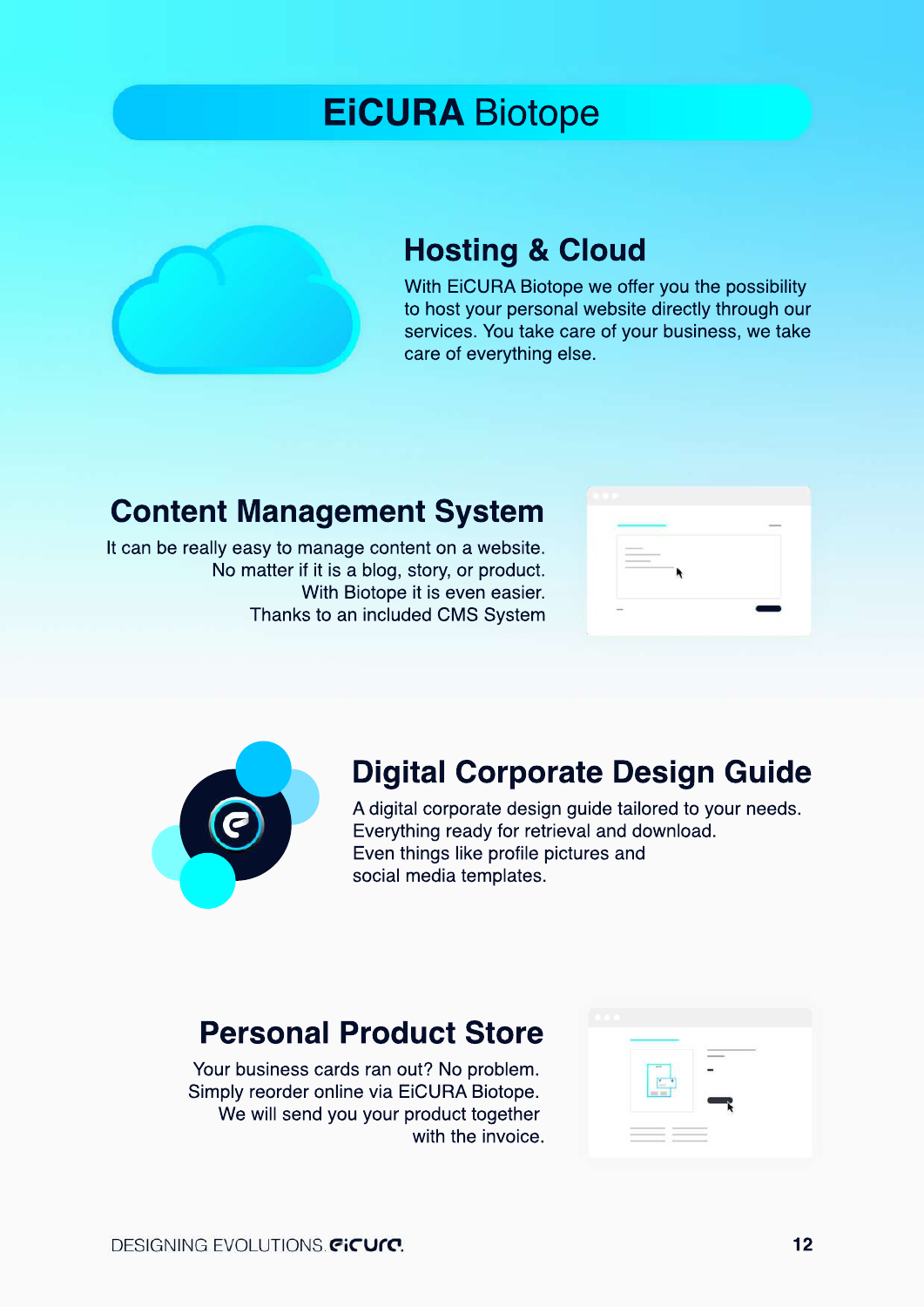

### **Subscription Payment Option (SPO)**

With EiCURA SPO, we offer you the possibility of a flexible and simplified payment of your personal website. Just book and pay for what you need. Furthermore, there are a bunch of services included.



#### **Hosting&Cloud**

With EiCURA Biotope we offer you the possibility to host your personal website directly through our services. You take care of your business, we take care of everything else.

#### **Maintainance&Updates**

We regularly check the content and functionality of your website.If necessary, we will arrange a free rework. Furthermore, small changes from your side are included.









- **Maintainance included**
- **Lower overall costs**
- **Only pay for what you use**
- **Ideal for start-ups and foundes**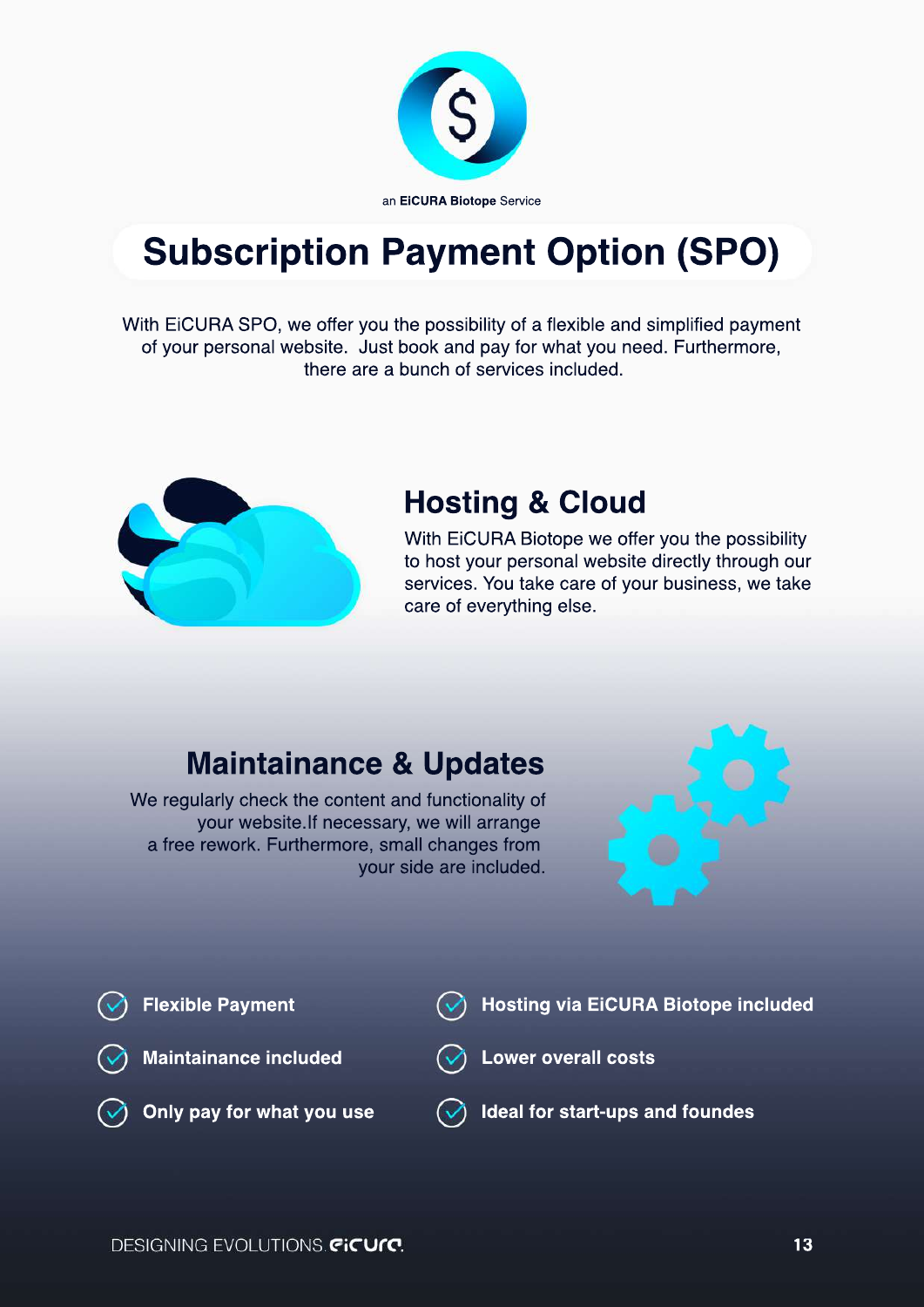## CONTACT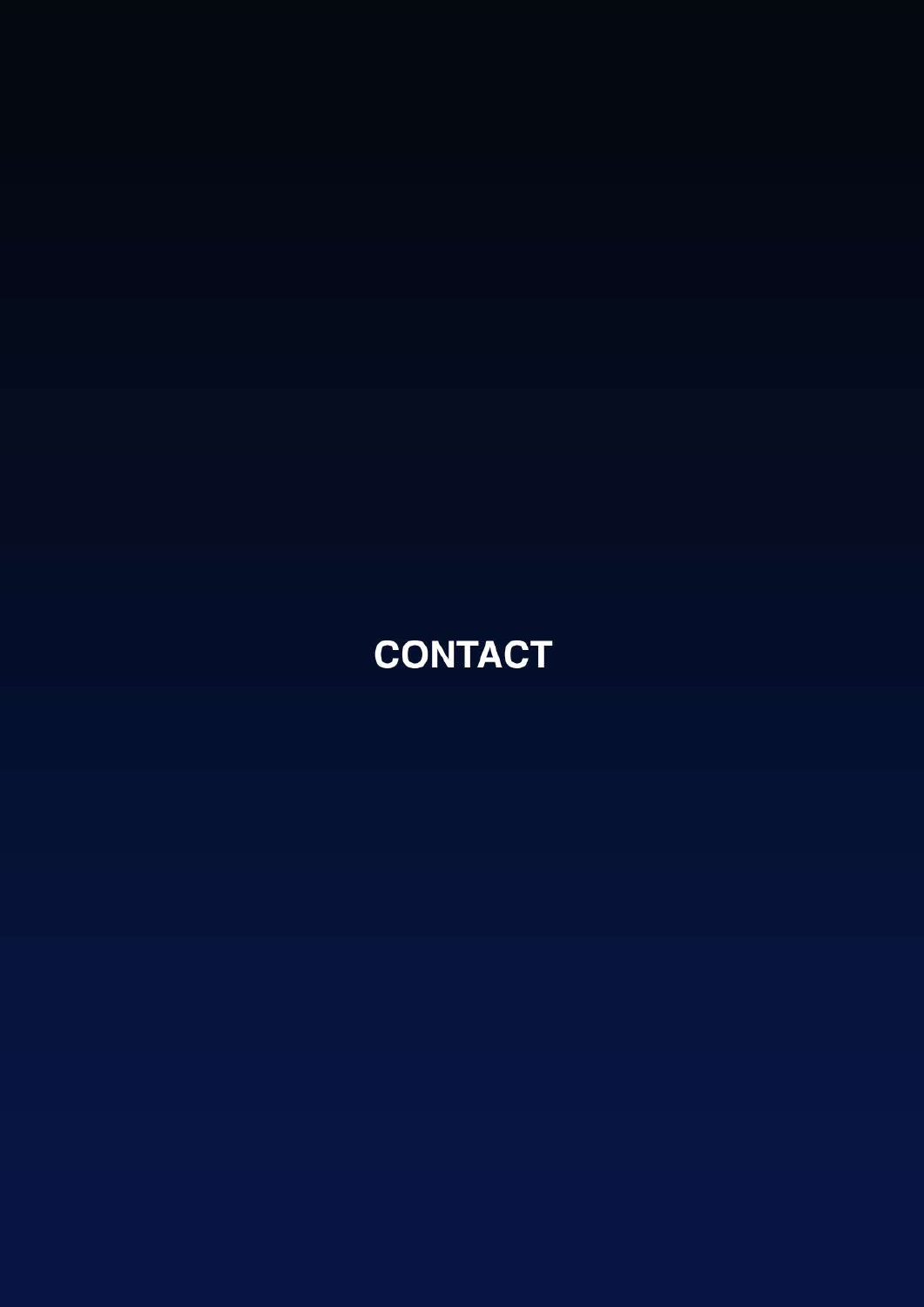#### **Contact**

The aim of our service portfolio is to give you a brief overview of our services and also of the company. We very much hope that we have succeeded in doing so.

However, it is important to note that this portfolio presents the most popular services by means of examples and thus only covers a part of our entire service range. Our absolute priority is to make you, our customer, at least 120% happy. And we make everything possible to achieve this. If you have any questions or are interested, please feel free to contact us. We will answer you gladly and as soon as possible.

Thank you very much for your attention, and see you soon!

Creative regards,

#### **EiCURA Corporate Designs**

Dammstrasse 16A 86152Augsburg **Germany** 

+4915222379783

mail@eicura.com

www.eicura.com